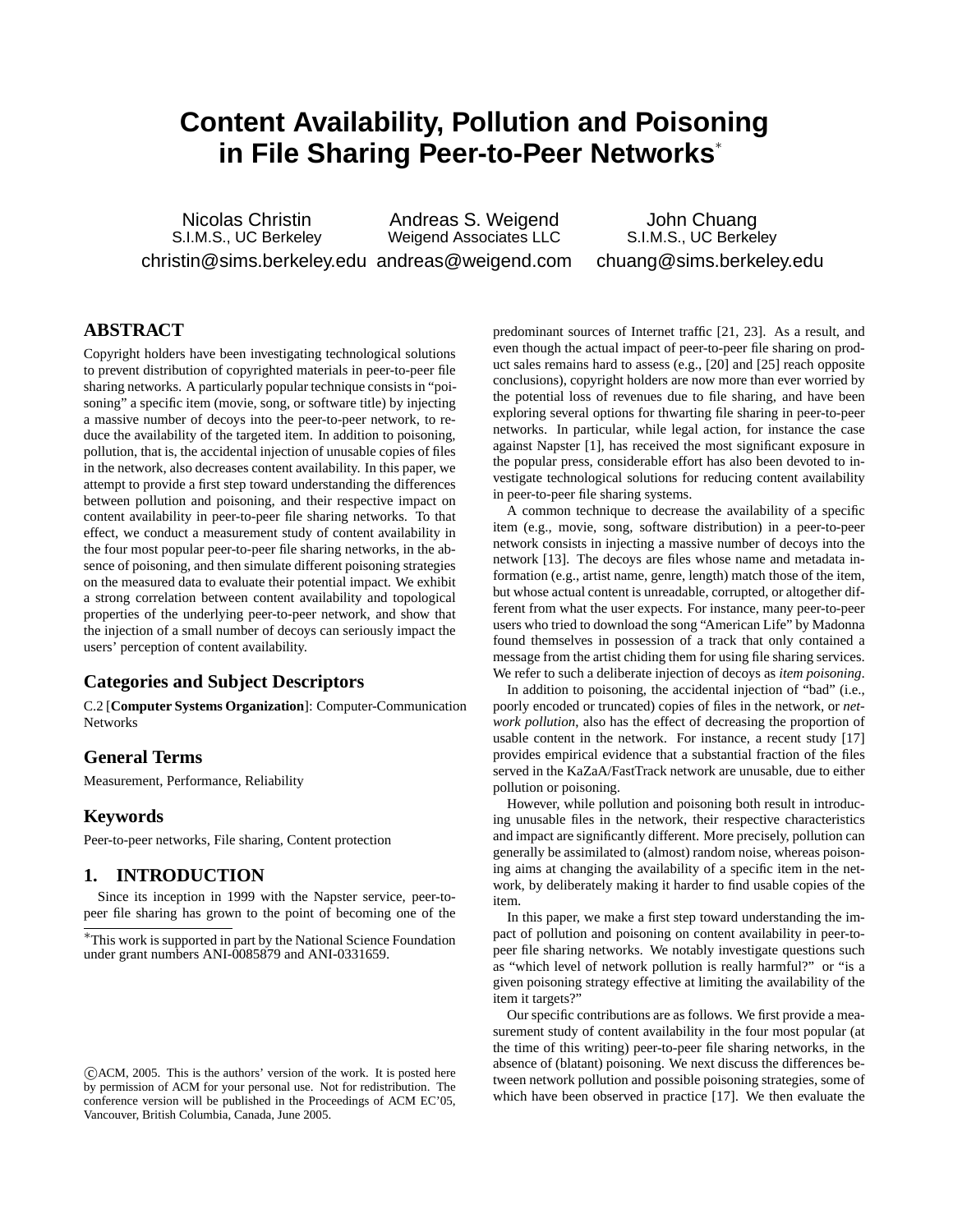effect of network pollution and poisoning on content availability, by numeric simulation on the gathered measurement data. We exhibit a potentially strong correlation between content availability and topological properties of the underlying peer-to-peer network, and show that the injection of a small number of decoys can seriously impact the users' perception of content availability.

As a caveat, we point out that this paper solely focuses on the properties of the file sharing *networks*. More precisely, while we do look at metrics that influence user behavior, such as the time to complete a download, we defer the study of actual user behavior (e.g., through laboratory experiments with human subjects) to future work.

The remainder of this paper is organized as follows. In Section 2, we briefly review some of the related measurement studies that have been proposed in the literature. In Section 3, we summarize how the various peer-to-peer networks we investigate respond to user queries. In Section 4, we report our measurements of content availability in the four most popular peer-to-peer networks. In Section 5, we use the measurement data obtained to characterize by simulation the response of the networks under consideration to pollution and to different types of poisoning attacks. Finally, in Section 6, we draw brief conclusions and identify some avenues for future research.

# **2. RELATED WORK**

The rapid rise of peer-to-peer systems has prompted number of quantitative works. Some studies, e.g. [14, 21, 23], take a bird's eye view of commercial or university networks, and assess the impact of peer-to-peer traffic on the underlying physical network. In particular, Saroiu et al. [21] provide convincing evidence of the very high level of peer-to-peer traffic in university campuses, and Karagiannis et al. confirm in [14] that the amount of peer-to-peer traffic is not declining, despite the growing legal threats on peer-to-peer users.

Other measurement works investigate topological properties of peer-to-peer systems. For instance, Liang et al. discuss properties of the KaZaA/FastTrack network in [16], Loo et al. describe the evolution of the Gnutella topology in [18], and Tutschku characterizes eDonkey traffic in [24]; Saroiu et al. [22] exhibit a high heterogeneity in the hosts connected to the Gnutella and Napster networks, while Bhagwan et al. [5] look at peer availability, and notably at the turnover rate of Overnet hosts.

A few studies measure content location and popularity in peerto-peer networks. Chu et al. [6] exhibit power-laws in content replication in the Napster and Gnutella networks. Gummadi et al. [12] show that, on the other hand, download requests significantly deviate from a power-law distribution, because most users download files only once. Le Fessant et al. [15] show that the eDonkey network presents geographical clustering properties, which could be taken advantage of with the appropriate content replication algorithms.

All of these works provide us with a very good understanding of the properties of peer-to-peer file sharing systems at the network level, by mostly relying on passive measurements; that is, they monitor the network without introducing noticeable perturbations. Because we are more concerned in how end users perceive the network, we use active measurements, which consist in presenting the network with an input, and measuring the response of the network to that input.

In that respect, Liang et al.'s study [17] is more closely related to our study. Liang et al. send a set of queries into the FastTrack network, and measure returns to their queries. They show they obtain a substantial proportion of incomplete or corrupted files, and provide

a methodology to automatically assess whether a file is a decoy. Our study takes a different, and complementary, approach, by making the distinction between pollution and poisoning, and evaluating the potential impact of different poisoning strategies. Additionally, we not only investigate the FastTrack network, but also examine the properties of the eDonkey, Overnet, and Gnutella networks.

Last, in a study conducted simultaneously and independently of the work described in this paper, Dumitriu et al. investigate possible attacks on peer-to-peer file sharing systems by mathematical modeling and simulation [10]. Our study, on the other hand, relies on measurements of field data, and focuses on poisoning attacks that aim at discouraging users from downloading a specific file, rather than on attacks that attempt to bring an entire peer-to-peer system down.

# **3. BACKGROUND**

As evidenced by the demise of the Napster network, which quasiimmediately followed the shutdown of the search infrastructure, the success of a peer-to-peer network is generally driven by content availability. Content availability describes how easily content can be found and downloaded, and is itself directly conditioned by the network response to user search queries.<sup>1</sup> How queries are processed is itself highly dependent on the topology of the peer-to-peer network, which we discuss in this section.

Older peer-to-peer file sharing networks such as Napster relied on a global index of the network contents, hosted on a centralized server. Because one can take down the entire network by attacking the centralized server, as was the case with the legal attack on Napster [1], most of the peer-to-peer networks have since then abandoned a completely centralized search index in favor of distributed search primitives.

In particular, the three most popular peer-to-peer networks, that is, the eDonkey, FastTrack, and Gnutella networks, which have approximately between  $1,000,000$  and  $3,000,000$  users each,<sup>2</sup> all rely on two-tiered hierarchical topologies, where nodes are split between leaf nodes and hubs (called "ultrapeers" in Gnutella, "supernodes" in FastTrack, and "servers" in eDonkey). Leaf nodes maintain a connection to a handful of hubs, while hubs maintain connections with hundreds or more of leaves, and with many other hubs. Each hub serves as a centralized index for the leaf nodes that it is connected to. Whenever a leaf node issues a query, the query is sent to the hub(s) the leaf node is connected to. If the item requested is not present in the index maintained by the hub(s), the query is forwarded to other hubs.

The main differences between the eDonkey, FastTrack and Gnutella networks reside in (1) the proportion of hubs among all nodes, (2) the rate at which connections between leaves and hubs change, and (3) the criteria that preside over the promotion of a leaf node to hub status. Different networks also use different formats for query messages, but differences in message formats have generally limited incidence on the number and content of responses to a query, thus we will not discuss them any further here.

We summarize the hierarchical properties of the different networks under study in Table 1. The number of hubs is evaluated using publicly available statistics for eDonkey, $3$  and using mea-

<sup>&</sup>lt;sup>1</sup>A notable exception is BitTorrent [9], which does not provide any search facility. As such, BitTorrent is arguably more of an extremely efficient distributed algorithm for downloading a given file, than a peer-to-peer network containing a collection of files.

 $^{2}$ Data reported as of February 18, 2005 on http://www. slyck.com.

<sup>3</sup>http://ocbmaurice.dyndns.org/pl/ed2k\_stats. pl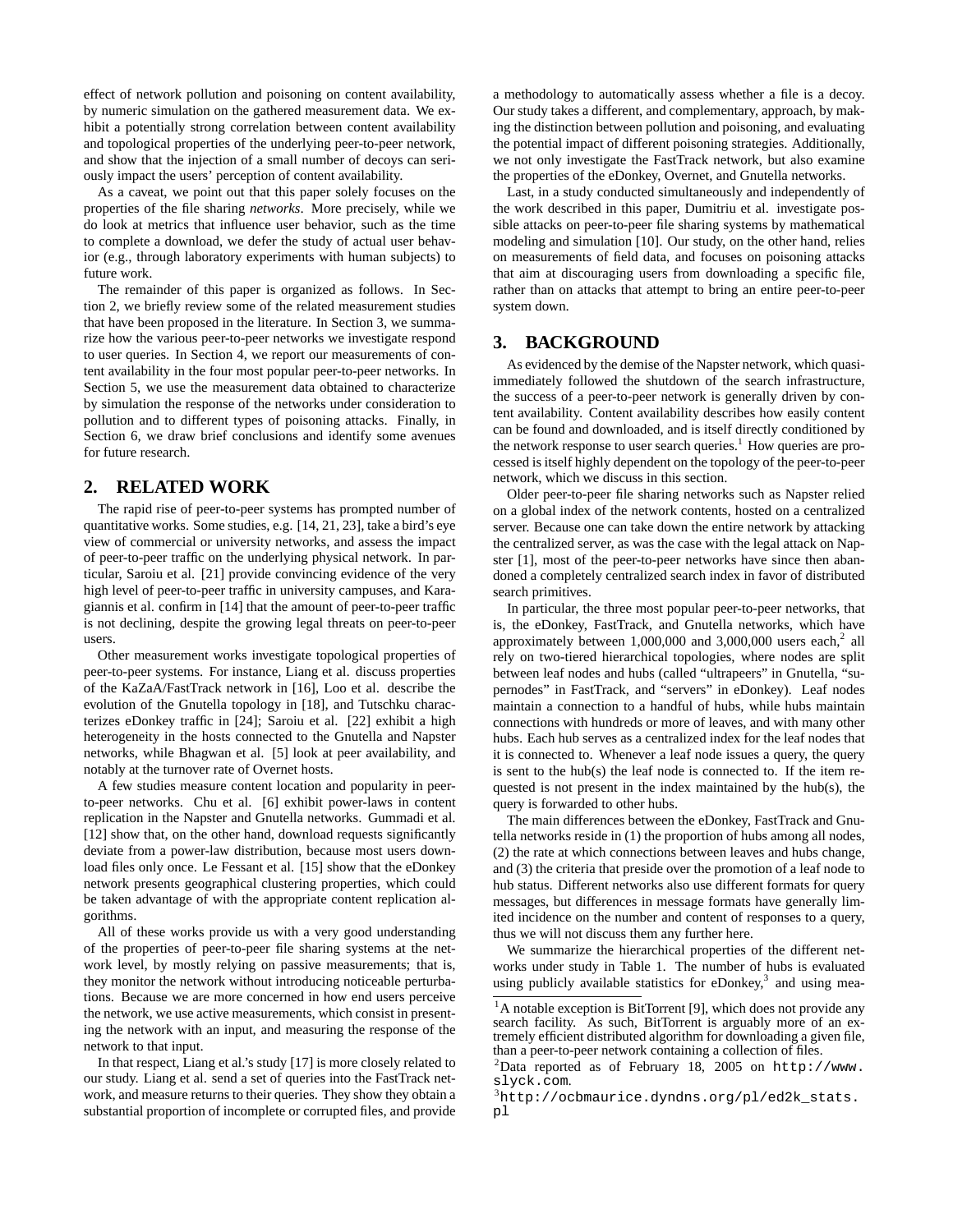|               | eDonkey                  | <b>FastTrack</b>           | Gnutella                 |
|---------------|--------------------------|----------------------------|--------------------------|
| Nr. of hubs   | $40 - 90$                | 25,000-40,000              | 10,000-100,000           |
| Nr. of nodes  | $\approx 2.8\times10^6$  | $\approx 2.5 \times 10^6$  | $\approx 10^6$           |
| Frac. of hubs | $\approx 2\times10^{-5}$ | $\approx 1.5\times10^{-2}$ | $\approx 5\times10^{-2}$ |
| Average       |                          |                            |                          |
| leaf-hub      | $\approx$ 24 hr          | $\approx$ 30 min           | $\approx$ 90 min         |
| connection    |                          |                            |                          |
| lifetime      |                          |                            |                          |
| Leaf          | Voluntary                | Election                   | Election                 |
| promotion     |                          |                            |                          |

**Table 1: Topological characteristics. The table illustrates the differences in topology between the different networks.**

| Queries          | Songs $1-2$ ,  | Songs $4-5$ , | Songs $5-6$ , |  |  |
|------------------|----------------|---------------|---------------|--|--|
|                  | Movies $1-2$ , | Movies 4-5,   | Movies 5-6,   |  |  |
| <b>Network</b>   | Software 1     | Software 2    | Software 3    |  |  |
| Gnutella         |                |               |               |  |  |
| eDonkey          |                |               |               |  |  |
| eD/Overnet       |                |               |               |  |  |
| <b>FastTrack</b> |                | 12            | 12            |  |  |

### **Table 2: Experimental setup. The table describes the number of hosts on each network that were used to issue each query.**

surements presented in [16] and [18] for FastTrack and Gnutella, respectively. Dividing the number of hubs by the total size of the network, we can infer the fraction of hubs in the network. We further use measurements from [16, 18] as well as our own measurements (for eDonkey) to determine the average lifetime of a leaf-hub connection. Note that we only present estimates of averages over all nodes here. While averages are useful to infer general trends, results for specific nodes can significantly deviate from the average, and we refer to [16, 18] for more comprehensive data. These average numbers allow us to make the key observation that eDonkey is much more centralized than FastTrack or Gnutella, relying on a few hubs (servers), and connections between leaf nodes and servers that are much more persistent.

The insight behind the difference in topologies lies in how nodes are promoted from leaf to hub. Promotion is purely voluntary in eDonkey: users interested in hosting a server have to install and run specific server software. Hence, servers are expected to have very long uptimes, a (quasi-)permanent connection to the network, and the ability to handle large number of requests. Conversely, in both FastTrack and Gnutella, leaf nodes are promoted to hubs by the software client, and generally unbeknownst to the user. Even though criteria for promotion to hub status include node uptime, network capacity and processing power, FastTrack and Gnutella hubs exhibit rates of connection and disconnection to the network only slightly lower than those of leaves, and certainly much higher than those of eDonkey servers.

Last, the fourth most popular file sharing network, Overnet, accounts for about 1,000,000 users. Overnet does not distinguish between leaves and hubs, and instead relies on the Kademlia distributed hash table [19] to locate content. However, all Overnet clients simultaneously connect to the eDonkey network,<sup>4</sup> so that we expect to observe substantial content overlap between the eDonkey and Overnet networks.

# **4. CONTENT AVAILABILITY**

Ideally, each node participating in a peer-to-peer network should have the same, global, view of the entire content available on the

network, irrespective of time or location. In practice, responses to a query may considerably differ depending on the hub responding to the query. In networks where connections between leaves and hubs are highly dynamic, and with high turnover rate among the peers [5, 16, 18], a user's view of the available content may drastically depend on time and location.

In this section, we outline the differences in (perceived) content availability across different networks, and correlate them with differences in the network topologies. The goal is to gain a better understanding of the factors that influence the sensitivity of a network to poisoning and pollution. To that effect, we conduct a measurement study of content availability in the eDonkey, eDonkey/Overnet, FastTrack, and Gnutella networks *in the absence* of observable poisoning, so that we can later (in Section 5) separately characterize the effects of different poisoning strategies on each network. We next motivate and discuss our measurement infrastructure, describe our experimental methodology, and report our observations.

#### **4.1 Measurement infrastructure**

Logical overlay network topologies such as peer-to-peer networks generally bear little resemblance to the underlying geographical locations of their participants. However, we conjecture that peer-topeer nodes located in geographically distant areas are unlikely to be topologically close in the peer-to-peer network. Thus, we try to obtain a global view of the networks under consideration, by running peer-to-peer clients on a number of geographically dispersed nodes in the PlanetLab infrastructure [7]. We run peer-to-peer clients on over 50 nodes located in 18 different countries in North and South America, Europe, Asia, and Oceania. PlanetLab nodes connect to the Internet through different ISPs and different types of physical links, including broadband access (DSL).

We use MLDonkey [4] to connect to the eDonkey, eDonkey/Overnet,<sup>5</sup> and Gnutella networks, and giFT-FastTrack [2] to access the FastTrack network. The main advantage of MLDonkey and giFT-FastTrack is that both implement daemons that can be accessed through telnet-based interfaces. Hence, experiments are easily scriptable, and therefore easily repeatable. We communicate with the daemons using simple Perl clients to search and download files in all four networks. As an aside, nodes under our control only implement leaf functionality, and cannot be used as a hub. In other words, none of our nodes is a FastTrack supernode, a Gnutella ultrapeer, or an eDonkey server. Because we are more interested in how users see the network rather than considering aggregate of requests, this limitation does not affect our study.

### **4.2 Experimental methodology**

As we mentioned earlier, active measurements are a good fit for our approach, since we want to contrast the response of the network depending on whether or not the network is subject to poisoning. In addition, the most popular items on the network are likely to be poisoned. Therefore, poisoning could account for a vast majority of the traffic observed using passive measurements, ultimately making the distinction between poisoning effects and usual network behavior difficult.

The main drawback of active measurements is that results can heavily depend on the nature of the input we inject in the network. In other words, we have to find a set of queries that are representative enough to give us an accurate picture of the network. In an effort to cover the three main categories of content available in peer-to-peer file sharing networks, we choose 15 query strings cor-

<sup>&</sup>lt;sup>4</sup>Clients solely connecting to the Overnet network were only available as "beta" versions, and were discontinued in August 2004.

<sup>5</sup>Like the official Overnet client, MLDonkey requires to simultaneously connect to the eDonkey network to access the Overnet network.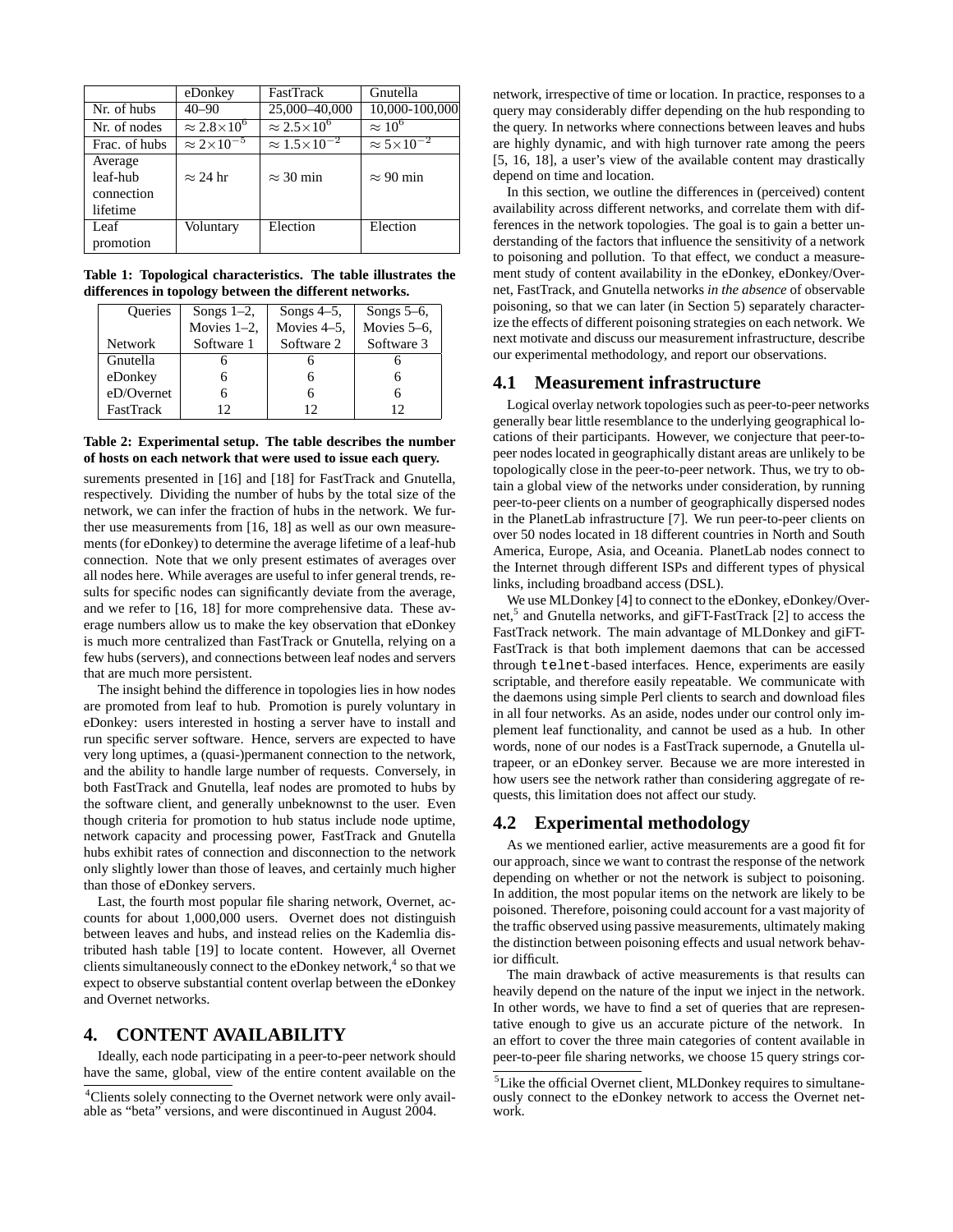|                 | eDonkey |        | eDonkey/Overnet |       | FastTrack |       |       | Gnutella |       |       |        |       |
|-----------------|---------|--------|-----------------|-------|-----------|-------|-------|----------|-------|-------|--------|-------|
|                 | Songs   | Movies | Soft.           | Songs | Movies    | Soft. | Songs | Movies   | Soft. | Songs | Movies | Soft. |
| Avg. number     | 648     | 369    | 790             | 759   | 473       | 909   | 32    | o        | 348   | 68    | 186    | 563   |
| of responses    |         |        |                 |       |           |       |       |          |       |       |        |       |
| (Std. dev.)     | (292)   | (210)  | 237             | (315) | (236)     | (200) | 37)   |          | (291) | (76)  | (185)  | (528) |
| Avg. number     | 578     | 282    | 588             | 668   | 348       | 650   | 22    |          | 178   | 65    | 179    | 521   |
| of unique files |         |        |                 |       |           |       |       |          |       |       |        |       |
| (Std. dev.)     | (268)   | 163)   | 166)            | (294) | (179)     | 106)  | 23)   | (4)      | (123) | 72)   | (178)  | (492) |

**Table 3: Number of query returns. The table provides both the total number of query returns and the number of unique files returned. Numbers correspond to the number of returns obtained after 10 minutes for Gnutella, FastTrack and eDonkey.**

responding to 6 movies, 6 popular songs, and 3 popular software titles. (To avoid facilitating potential copyright infringement, we refer to the different queries as Song 1 through 6, Movie 1 through 6, and Software 1 through 3, respectively.) We use "specialized" queries for songs and movies to improve the quality of the search returns; that is, we restrict the possible returns to MP3 files and video files, respectively.

For each of the 15 queries, we manually verify that the item queried is not subject to poisoning (or at least, that a potentially ongoing poisoning attack has negligible effect); that is, we check that a few "good" files can be easily found and downloaded. On the other hand, we cannot guarantee the network is not subject to pollution; in fact, we experience various pollution levels depending on the network and query considered, as we discuss later.

We inject the queries in each network as described in Table 2. A bug in MLDonkey causes the results of concurrent queries on a same host to be sporadically mixed, so we run only one ML-Donkey client per host, and group queries into three groups of five queries (2 songs, 2 movies, and 1 software distribution) each. For each group of the three groups of queries, we send the queries from 6 hosts connected to the Gnutella network, 6 hosts connected to the eDonkey network, and 6 hosts connected to the eDonkey/Overnet network. In addition, we also issue the queries on 12 hosts connected to the FastTrack network. On each host, we repeatedly issue the queries every half-hour for 36 hours.

Last, when a peer-to-peer client is first installed and run on a host, it uses a bootstrapping mechanism that typically results in connecting to a fixed, well-known set of hubs. We attenuate the impact of the initial bootstrapping mechanisms on our experimental results by running the clients for several days before starting to collect data. More precisely, with the exception of one experiment (as discussed later), all clients were started between November 26 and 27, 2004, and all data presented in this paper was collected over December 1–5, 2004. The length of the collection period allows us to circumvent transient and short-term effects, such as time-ofthe-day dependency; a comparison with previous experiments conducted over October 7–14, 2004, and which we do not report here, indicates that seasonal effects do not play a substantial role in the set of measurements we are gathering.

### **4.3 Experimental results**

All network properties have, to some extent, an impact on how people exchange content on peer-to-peer file sharing networks. Because we do not directly study user behavior, we have to find the set of network metrics that are likely to have the most impact on users' decisions to use or instead abandon a given network. While we do not claim the metrics we select describe exhaustively all factors that condition user behavior, we focus on a set of five metrics that intuitively play a key role in how peer-to-peer users perceive a network: number of responses to a query, response time to a query, content stability, content replication, and download completion time.

**Number of query returns** Table 3 provides the average number of responses to our queries we obtained for each network 10 minutes after having issued the query, averaged over all songs, movies and software titles. Because a given file may be hosted on several peers simultaneously, we distinguish between the total number of responses and the number of unique files returned. We make several observations. First, we have significantly more returns in eDonkey and eDonkey/Overnet than in the other networks. This does not necessarily imply that the eDonkey network has more content available than the other networks. In fact, a more likely cause for the observed difference is that each hub in FastTrack and Gnutella indexes the contents of a much lower fraction of the total number of nodes than in eDonkey. Thus, each node in FastTrack and Gnutella has a relatively limited search horizon, which results in lower numbers of returns, and in the returns being more sensitive to nodes leaving and joining. The high variability in the observed number of query returns in FastTrack and Gnutella seems to confirm our hypothesis. In addition, we notice that specialized searches (movies and songs) in FastTrack result in a low number of returns. This can be due to either high levels of pollution (specialized searches tend to filter out some of the polluted items), or to a bug in how the giFT-FastTrack daemon handles specialized searches. We need further measurements, some of which we discuss later, to clarify the possible causes.

**Query response times** Because searches are not fully centralized, different query results are returned to the sender at different times. Query results that arrive quickly are more likely to be selected for download by most users, who generally have limited patience. Hence, the distribution of the query response times (that is, the time difference between a query is issued and a specific return reaches the sender) plays an important role with respect to the users' perception of content availability.

We plot the distribution of the query response times for all four networks in Fig. 1. The thin lines in the plots show the average over all queries of each type (songs, movies, and software titles). A better indicator might be the 90th percentile of all queries (thick lines), which provides an upper bound for the query response times experienced by 90% of the queries. We observe that eDonkey and eDonkey/Overnet produce results extremely quickly: after two minutes, for nearly all queries, the sender has received over 85% of all query returns. After 3.5 minutes, the network has returned virtually all responses to every query. We can explain this small response time by the highly centralized topology in eDonkey: the first server to be contacted already has most of the results available. In fact, the couple of jumps one can observe in each of the plots in Figs. 1(a) and (b) correspond to results coming from different eDonkey servers. Conversely, Gnutella seems to produce results almost continuously, and FastTrack exhibits a long-tailed distribution of query response times for software titles. These results indicates that queries are propagated to many different hubs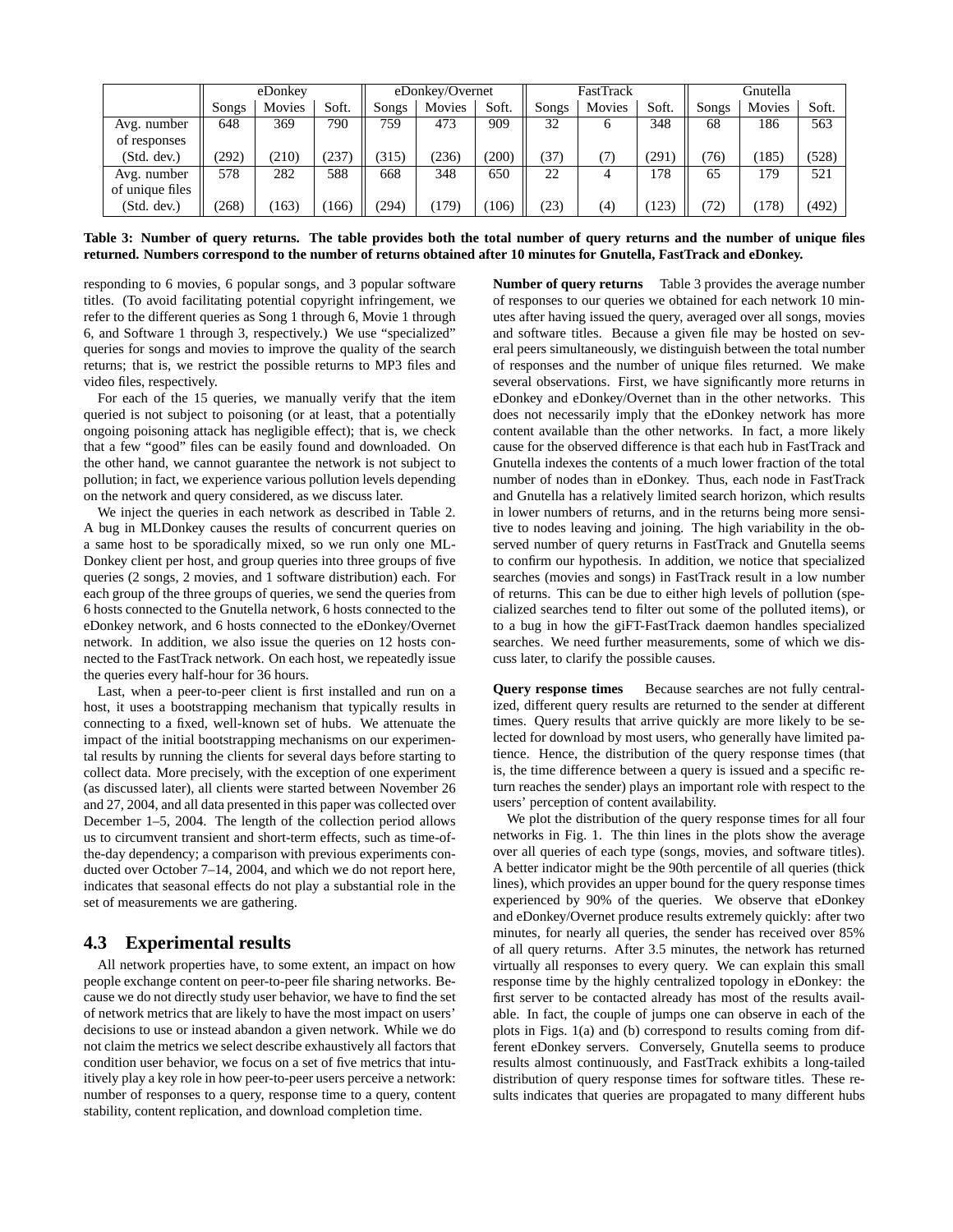

**Figure 1: Query response times. The plots describe the average (thin lines) and 90th percentile (thick lines) of the query response times (normalized over the final number of returns), for all three types of queries in the four networks under consideration.**

that answer to the sender at different times. We note that FastTrack seems to respond very quickly to specialized searches (movies and songs). We speculate that the specialized searches were not propagated to other hubs, which would explain both the low number of returns we observed in Table 3, as well as the very quick response time.

**Content stability** We use a time-dependent function we call *temporal stability*,  $\chi$ , to assess how the users' perception of the available content changes over time. Denoting by  $U(t)$  the set of query returns corresponding to unique files returned at time  $t$ , we define  $\chi(\tau)$ , for any  $\tau \in \mathbb{R}$ , as

$$
\chi(\tau) = \frac{\sum_{t} |U(t) \cap U(t + \tau)|}{\sum_{t} |U(t) \cup U(t + \tau)|}
$$

.

In other words,  $\chi(\tau)$  is the average probability (averaged over all times) that an item returned at a given time  $T$  is also returned at time  $T + \tau$ , for any  $\tau$ . We always have  $\chi(0) = 1$ , and values of  $\chi(\tau)$  for  $\tau < 0$  characterize the probabilities an item returned at a given time had also been returned in the past. In networks with distributed search mechanisms, high temporal stability generally characterizes high content propagation, which may be a good indicator of limited pollution. Conversely, important levels of pollution are likely to cause low temporal stability.

We plot the temporal stability in all four networks in Fig. 2, and observe considerable differences between the different networks. In particular, eDonkey and eDonkey/Overnet have very high temporal stability. For instance, after 24 hours, there is a 50% chance that a given user perceives a specific movie file as still being present on the network. In contrast, two factors appear to cause Fast-Track to exhibit a low temporal stability: (1) leaf-hub connections change more frequently than in eDonkey, and (2) there is a much higher pollution rate in the FastTrack network. Results for Gnutella present an anomaly: judging from Fig. 2(d), content seems to be continuously disappearing from the network. In fact, we issue identical requests at a rate considered abusive by some servers, which then ban our IP addresses and stop responding to our requests. A separate experiment, whose results we omit here, shows that sending requests every hour instead of every half-hour attenuates the phenomenon.

Complementary to temporal stability, we characterize spatial stability, as a function  $\sigma(n)$  of a number of hosts n. For a given query, the spatial stability is the probability that a response returned to any of the hosts is obtained, over the entire time of the experiment, by at least *n* different hosts. By definition, we always have  $\sigma(1) = 1$ .

We plot spatial stability in Fig. 3, and observe that in FastTrack and Gnutella, the probability that an item be seen at  $n$  hosts decreases exponentially in n, while eDonkey seemingly presents a more linear decrease. The exponential decrease in FastTrack and Gnutella is not surprising given the high rate of change in links between leaves and hubs, but the relatively sharp drop-off for eDonkey hints that different servers in eDonkey provide significantly different returns. Indeed, the very small number of servers in eDonkey translates into a high probability that several of our hosts are connected to the same server. Hence, we would have expected the curve to remain much closer to 1 if different servers provided relatively similar results.

**(Perceived) content replication** Content replication is a direct consequence of propagation, and is perhaps the most important reason behind the success of peer-to-peer networks. Indeed, highly replicated content, being served by a number of peers, is less likely to be unavailable; in addition, most peer-to-peer protocols use swarming downloads (i.e., downloading a single file from multiple sources simultaneously), which makes replicated content easier and faster to download. Thus, most peer-to-peer clients rank query returns by number of copies of a given file found in the net-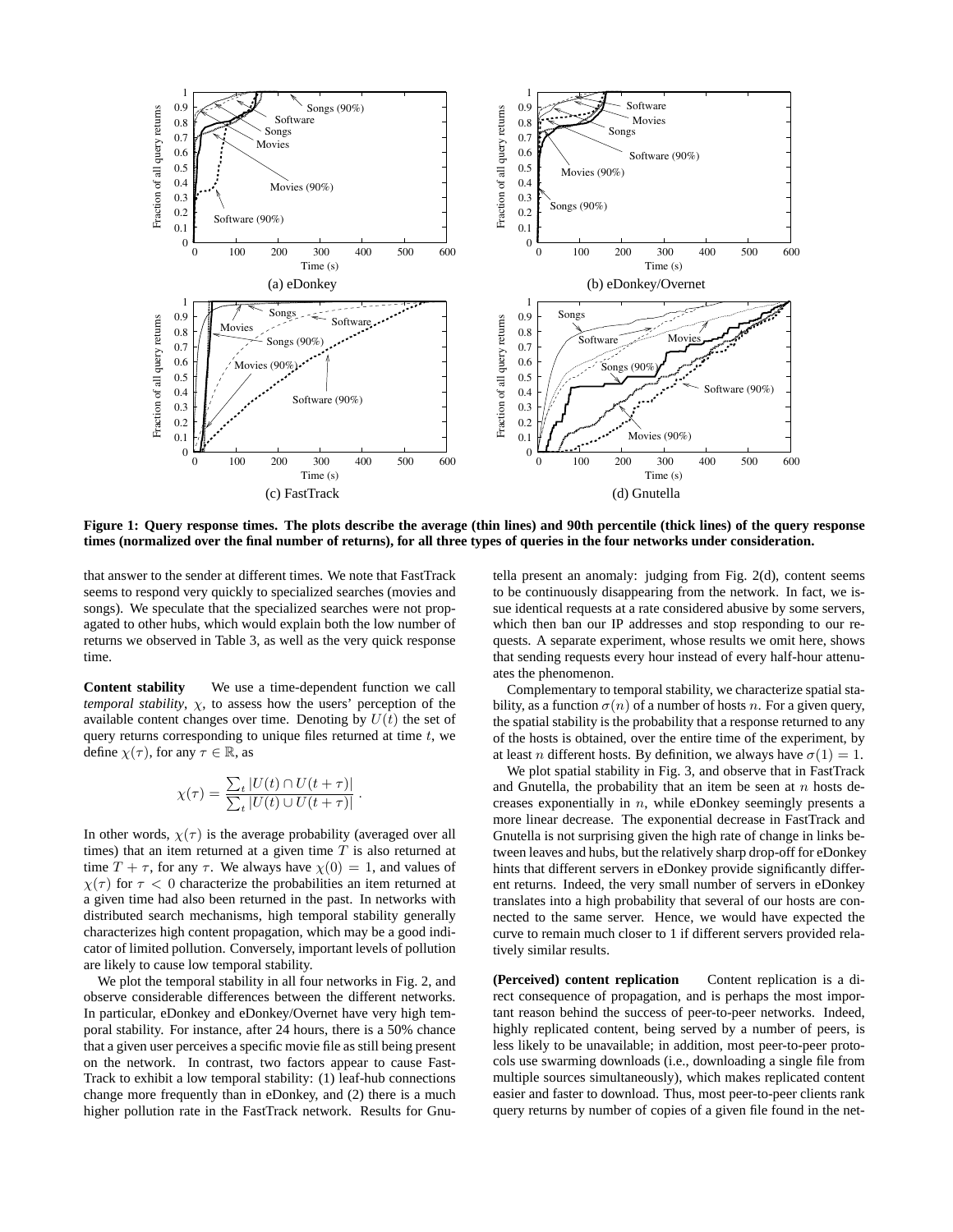

**Figure 2: Temporal stability. The plots describe the average temporal stability of the responses to all three types of query in the four networks under consideration. The temporal stability is the average probability (averaged over all times) that a response returned at a given time** T **is also returned at time**  $T + \tau$ , for any  $\tau$ .



**Figure 3: Spatial stability. The plots describe the average spatial stability of the responses to all three types of query in the four networks under consideration. The spatial stability is the probability that a response returned to a host is returned at least once to** n **different hosts, expressed in function of** n**.**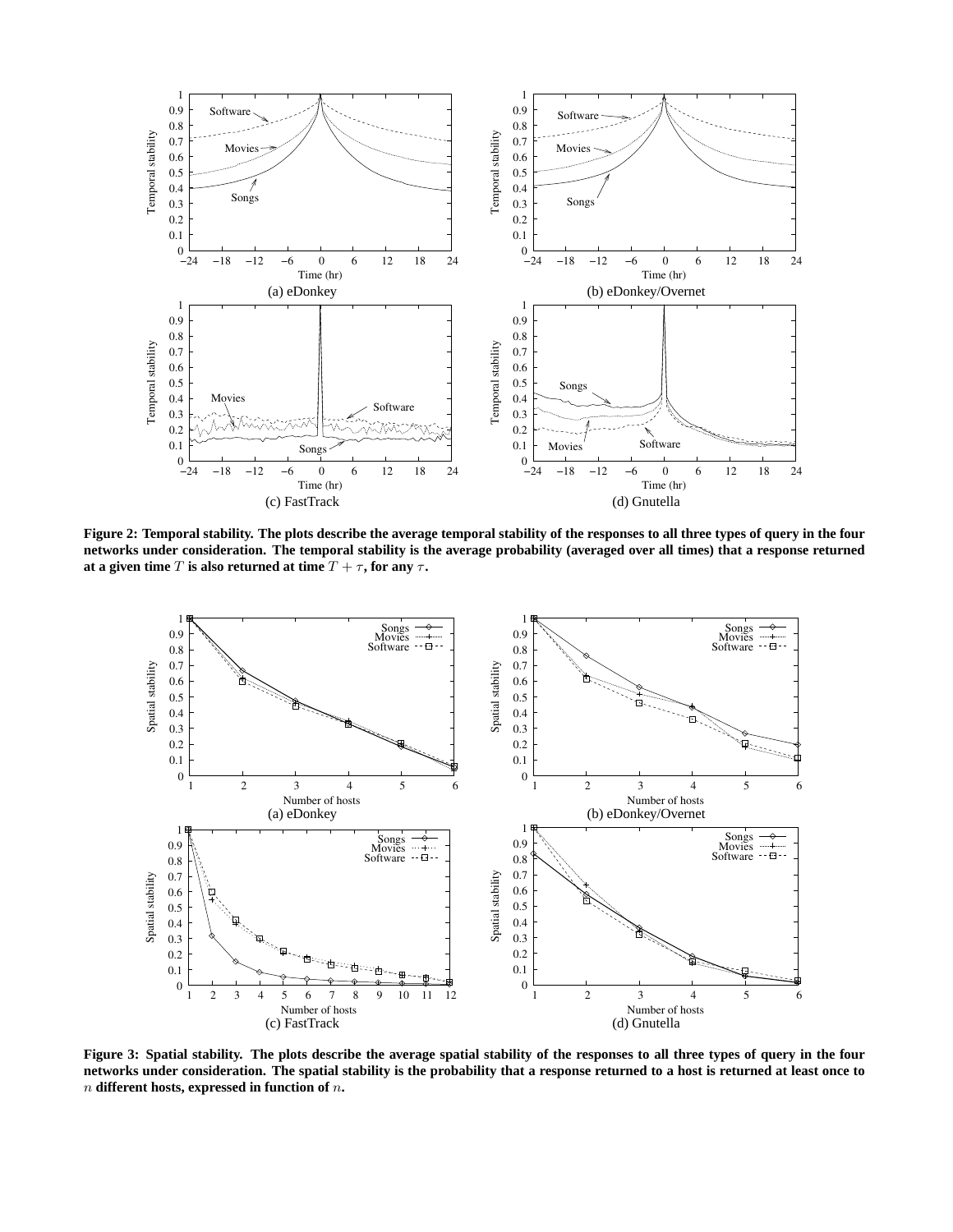

**Figure 4: (Perceived) content replication. The plots present, in a log-log scale, the average, 90th and 10th percentiles of the number of copies found against their availability rank, for all three types of queries in the four networks under consideration. Average distributions are relatively close to power-laws.**

work. Ranking items according to their degree of replication creates a hysteresis effect: users are more likely to download highly replicated items, thereby increasing the number of replicas available in the network.

Fig. 4 shows that, for all networks and all items, content replication, as perceived by users, roughly follows a power law. The key result here is that we obtain the same behavior irrespective of the network considered or of the type of query; plots for the 90th and 10th percentile also exhibit power-law distributions. In addition, our results match observations previously made over entire networks for FastTrack [17], older variants of Gnutella, which did not use a two-tiered hierarchical topology, and Napster [6]. In other words, despite their limited view of the network, users have a quite accurate perception of the relative availability of different files.

**Download completion time** Last, we measure the total time needed to successfully complete a download. This is arguably one of the most important metrics with respect to the users' decision to abandon or join a peer-to-peer file sharing network.

Because, in this experiment, we download actual files, we use a scaled-down experimental setup to limit the aggregate amount of bandwidth we consume, and, more importantly, to only involve in the experiment machines over which we have complete administrative control.<sup>6</sup> We run FastTrack, eDonkey/Overnet, eDonkey, and Gnutella clients on a total six machines. Every three hours,

each client sends a request for Song 1. After 10 minutes, the client ranks the query returns by number of copies found, and attempts to download the 30 highest ranked returns. Thus, our experimental setup mimics the behavior of a user who launches a query, waits long enough, and tries to download all the results she sees on her screen (most clients display about 30 results on a single screen).

We track the progress of the downloads over two hours, and plot the average number of completed downloads against time, averaged over all experiment runs, in Fig. 5. We observe that, despite its very low temporal and spatial stability, the FastTrack network is doing surprisingly well: at least one copy of the song is successfully downloaded within 20 minutes. These results indicate that, as shown in [17], the FastTrack network is highly polluted. However, good copies are easy to find among the mostly replicated objects. In other words, replication is an efficient antidote to network pollution. Gnutella shows results similar to FastTrack, albeit with lower levels of pollution, which confirms the results we previously obtained.

The eDonkey and eDonkey/Overnet clients initially lag behind the FastTrack and Gnutella clients, before catching up. This is due to the credit system used in the downloading algorithm in eDonkey. Peers which upload more traffic get more credits, and can in turn download files from a larger number of peers. Such a credit system mildly penalizes newcomers, and corroborates the results we observe. Finally, the slightly lower average of successfully completed downloads in eDonkey/Overnet compared to eDonkey does not indicate that Overnet degrades the performance of the down-

 $6$ Data for this experiment was collected between February 10–17, 2005.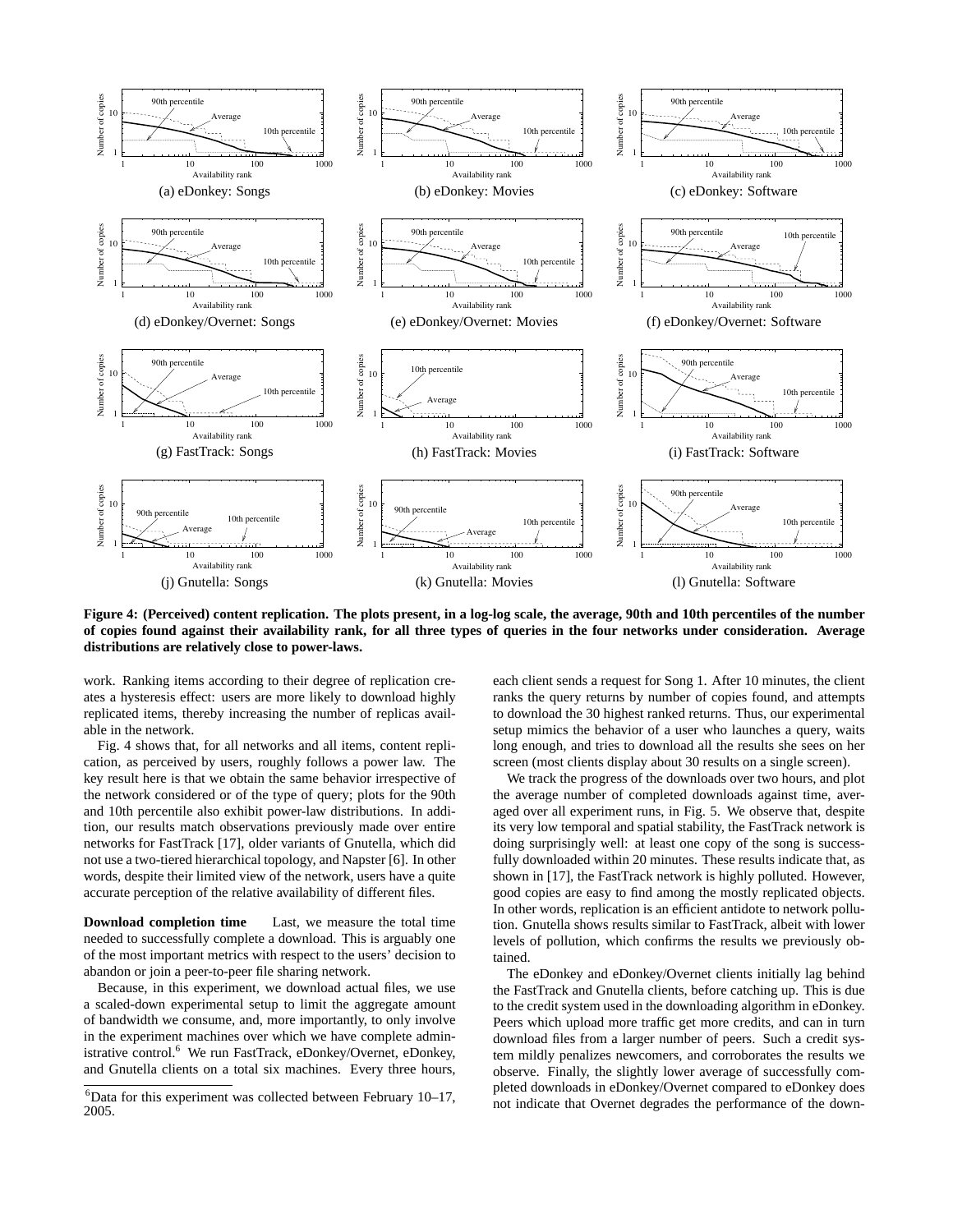

**Figure 5: Download completion time. The graph shows the average number of files that were successfully downloaded after a given amount of time, averaged over all experiments.**

loads, but is instead an artifact of the eDonkey/Overnet client being connected to a less efficient server in this particular experiment.

**Summary of measurements** We exhibited a correlation between network topology and content availability. In particular, more centralized topologies such as eDonkey result in faster query response times, and higher temporal stability of the content available to a client. Perceived content replication, that is, the number of copies of a given file that are found in a search initiated by a node, generally follows a power law distribution. Users' perception of content replication thus matches measurements of content replication over an entire network, as reported elsewhere [6, 17]. Hence, ranking of query returns by number of replica available in the network is an effective strategy in accommodating the modest or intermediate levels of network pollution we observed in our experiments, as evidenced by the relatively short time we needed to download a good copy.

# **5. POLLUTION AND POISONING**

Poisoning and pollution both result in decreasing the relative availability of usable content in the network [17]. One expects pollution to be a mostly random process, which can be filtered out relatively easily as discussed in the previous section. On the other hand, poisoning should in principle be designed to ensure, with very high probability, that users always end up downloading decoys. Furthermore, we expect to observe pollution with most files in the network, whereas poisoning should be targeted to specific "protected" files.

In this section we describe three possible strategies for injecting decoys (or bad files) in a peer-to-peer network: injection of random decoys, injection of replicated decoys, and injection of replicated transient decoys. We characterize each strategy and show its effect on content availability, by considering how each strategy impacts temporal stability and number of replicas found. To that effect, we simulate each strategy on the measurements we obtained in the previous section for Song 1. We choose Song 1 because it presents typical (i.e., relatively close to the average) characteristics in the absence of poisoning, but point out that the results are mostly independent of the specific query we use in our simulations.

**Random decoy injection** The first strategy we consider consists in randomly injecting decoys in the network. That is, we assume that a set of hosts advertise files that are in fact decoys, and frequently change the contents of the decoys. At low levels of injection, such a strategy is in fact a good approximation of network

pollution, if we make the assumption that polluted copies seldom propagate.<sup>7</sup>

At high levels, such a strategy may seem, at first glance, a rather inefficient way of poisoning an item. Indeed, flooding the network with random decoys does not, in itself, change the availability of usable files in the network. Hence, the decoys should be easy to filter out using a simple technique such as ranking search results by number of replicas found.

While this reasoning is generally true when the number of injected random decoys remains low, at high levels, we have to take into account the fact that peer-to-peer systems limit the number of returns a given query can yield. For instance, FastTrack supernodes never send more than 200 returns at a time, and can only be queried five times in a row, for a total of at most 1,000 results. Injecting a massive number of random decoys may therefore prevent usable files from appearing in the search results.

Figure 6 shows the effect of random decoy injection in the networks, for different levels of injection (0%, 25%, 50%, and 99%). We limit the number of possible query results to 2,000. We observe that while random decoy injection significantly lowers temporal stability, it does not affect content replication unless the injection level is extremely high. Fig. 6(d–f) shows that, even at high injection levels, content replication is only affected when the number of decoys injected in the network is high enough to drive usable files out of the search results.

Thus, random decoy injection requires the injection of large quantities of decoys in the network to be an effective poisoning technique. For example, for an item that returns on average 100 results, one would need to inject in the order of 9,900 decoys in the network. In fact, to successfully poison the item over the entire network, one might need to inject as many as 9,900 decoys *at each hub*. While not technically infeasible, the solution is likely to be expensive and to require a massive infrastructure, which may be impractical. In addition, as discussed above, such a large injection of decoys from a limited number of sources leaves a rather obvious "signature" on the temporal stability. In highly centralized networks such as eDonkey, poisoning techniques that leave a clear statistical signature should be relatively easy to detect and combat.

**Replicated decoy injection** Instead, one may consider to instead inject numerous replicas of the same decoy. Such a technique has the advantage of guaranteeing a high ranking in the search results for the injected decoy, thereby leading the decoy to be frequently downloaded. Of course, the injection of a single, highly replicated decoy is very easy to detect, so that one may improve the poisoning by injecting many replicated decoys. Liang et al. report that such a technique is used for poisoning some items in the FastTrack network [17].

This technique is less costly that a brute-force random decoy injection. Indeed, judging from the content replication measurements we obtained in the previous section, to considerably skew the ranking of the search results in favor of the decoys, one would only need to inject about 10 replicas per decoy, and about 30–40 decoys, for a total of 300–400 files per hub . However, such a poisoning attack can be easily countered by a simple reputation system, external to the peer-to-peer network, that tells users if a given file is likely to be a decoy; the Jugle eDonkey FakeCheck service [3] is an example of such a reputation service. One can in turn defeat the reputation system by either compromising it (which may not be easy), or by frequently replacing the replicated decoys injected in the net-

<sup>7</sup>Even though this assumption is unlikely to perfectly hold, propagation of polluted files should be relatively limited, as we expect most users would delete the file once they realize it is unusable.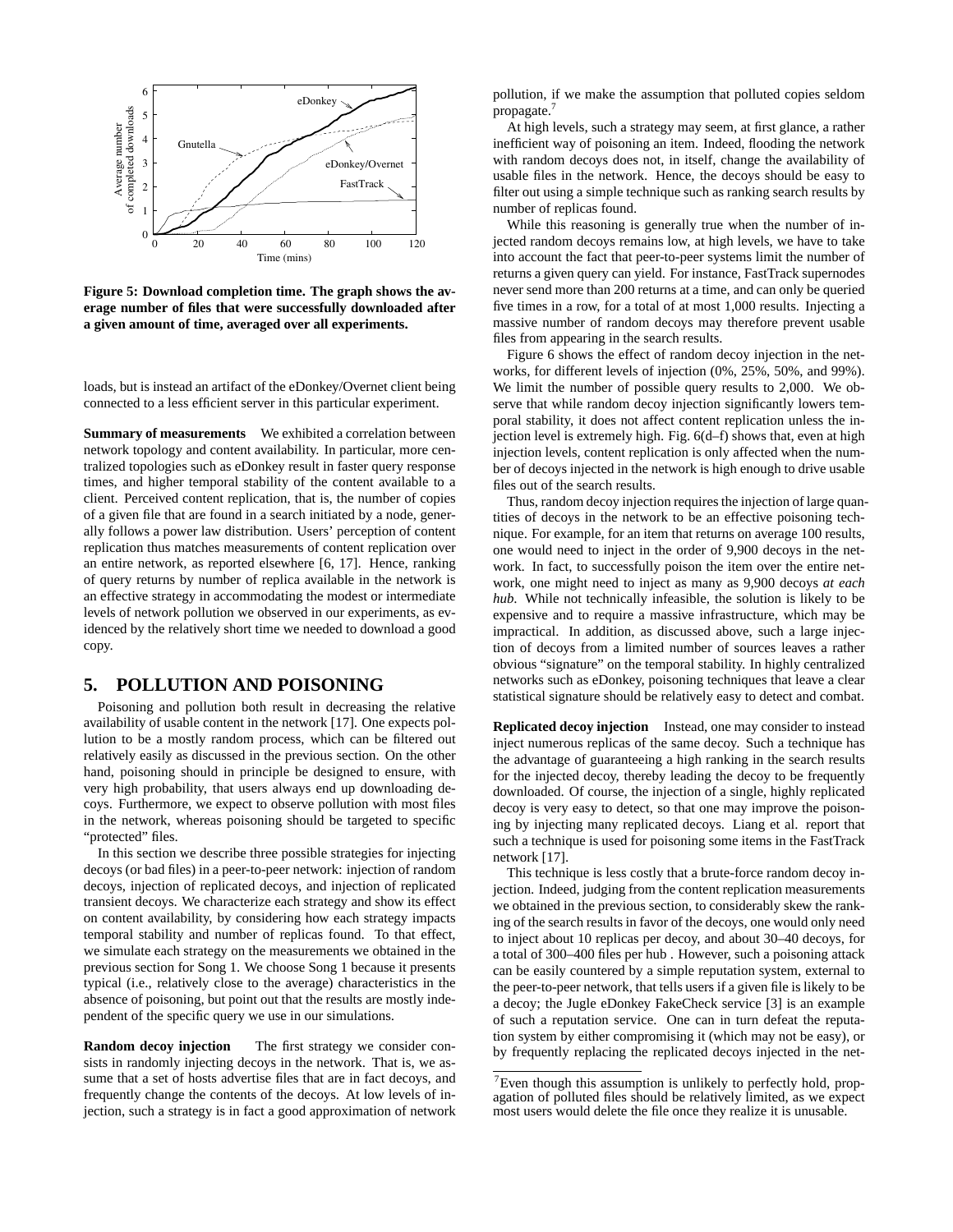

**Figure 6: Random decoy injection. The plots describe the effect of randomly injecting decoys on the temporal stability and content replication of each network, for various levels ranging from mild pollution to aggressive poisoning.**



**Figure 7: Poisoning effects. The plots compare the different poisoning techniques with respect to temporal stability and perceived content replication. Replicated decoys and replicated transient decoys have identical effects on perceived content replication.**

work. We call the poisoning technique of frequently replacing the replicated decoys injected in the network *replicated transient decoy injection*.

We compare the effect of the three poisoning techniques we discussed in Fig. 7: 99% random decoy injection completely destroys temporal stability, and the perception the clients have from content replication. Replicated, and replicated transient decoy injection manage to substantially skew the perceived content replication; in addition, replicated transient decoy injection avoids significantly changing the temporal stability properties of each network, and may not leave an obvious statistical signature, which makes such a poisoning strategy hard to detect. $8\,$  In fact, except for deliberately including misspellings in metadata information to escape poisoning, we are not aware of any currently deployed mechanism that would thwart replicated transient decoy injection. A more elaborate reputation system, which weighs the reputation of a file by the

time it has been present in the network could be useful in limiting the impact of poisoning by replicated transient decoy injection.

Last, we note that the above poisoning techniques are not mutually exclusive. A poisoning attack on a file, that, for instance, combines injection of random decoys at a level of 80%, with the injection of a few replicated transient decoys, would likely be difficult to detect, and would likely lead to drastically decreasing the content availability of the targeted file.

## **6. CONCLUSIONS**

We provided a measurement-based analysis of content availability in peer-to-peer networks. We showed that the topology of the peer-to-peer network plays a crucial role in how each peer perceives the network. Specifically, we defined the notion of temporal stability, and exhibited that more centralized topologies, such as used by eDonkey, generally have a better temporal stability than more distributed networks, such as FastTrack or Gnutella. In addition, we confirmed that centralized topologies tend to return query results faster.

<sup>8</sup>The degree of replication of the decoys, which, for simplicity, we assumed constant here, can be easily chosen to follow a power law distribution, further concealing an ongoing attack.